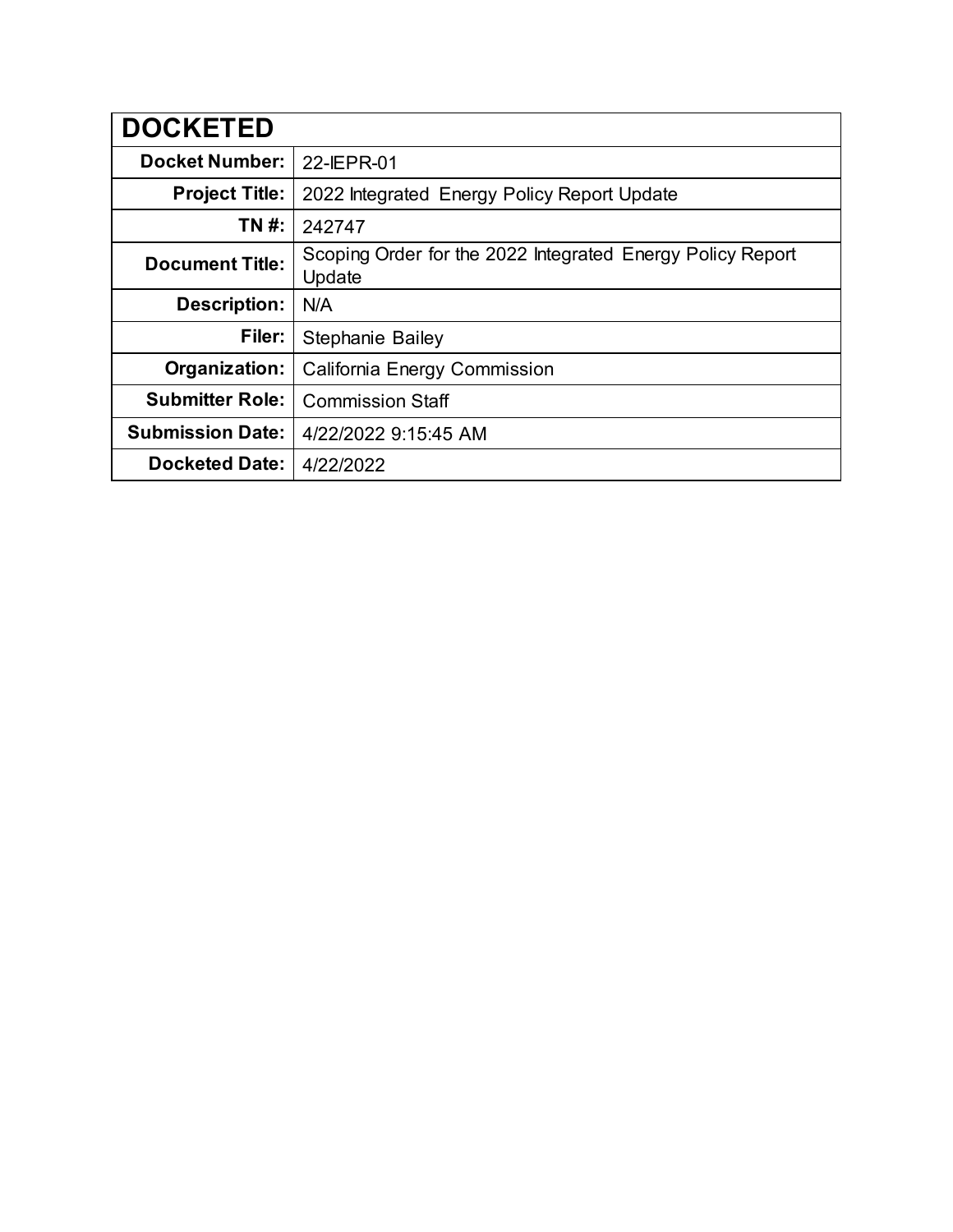| STATE OF CALIFORNIA - NATURAL RESOURCES AGENCY                                                                                  | Gavin Newsom, Governor                    |
|---------------------------------------------------------------------------------------------------------------------------------|-------------------------------------------|
| <b>CALIFORNIA ENERGY COMMISSION</b><br>715 P Street<br>Sacramento, California 95814<br>energy.ca.gov<br>CEC-70 (Revised 2/2021) | TE OF CALIFOL<br><b>ENERGY COMMISSION</b> |
|                                                                                                                                 |                                           |

| In the matter of:                                                 | Docket No. 22-IEPR-01      |
|-------------------------------------------------------------------|----------------------------|
|                                                                   |                            |
| Preparation of the<br>2022 Integrated Energy Policy Report Update | <b>Final Scoping Order</b> |
|                                                                   |                            |

# **Scoping Order for the 2022 Integrated Energy Policy Report Update**

The California Energy Commission's (CEC) Vice Chair Siva Gunda is the Lead Commissioner for the 2022 Integrated Energy Policy Report Update (2022 IEPR Update).

#### **Legislative Authority**

Public Resources Code (PRC) Section 25301(a) requires the CEC to "conduct assessments and forecasts of all aspects of energy industry supply, production, transportation, delivery and distribution, demand, and prices." These assessments and forecasts are used to develop recommendations for energy policies that conserve state resources, protect the environment, provide reliable energy, enhance the state's economy, and protect public health and safety. The CEC includes these energy policy recommendations in its biennial Integrated Energy Policy Report that is issued in oddnumbered years.

Further, PRC Section 25302(c) requires the CEC to prepare an update in alternate years to report on issues raised in the biennial IEPR or to identify new energy issues that have arisen during the intervening year. The 2022 IEPR Update will fulfill that requirement.

Statute also states, "The Legislature further finds and declares that timely reporting, assessment, forecasting, and data collection activities are essential to serve the information and policy development needs of the Governor, the Legislature, public agencies, market participants, and the public" (PRC Section 25300(d)).

Consistent with past practices, the CEC intends to open an informational proceeding for the development of the 2022 IEPR Update. Pursuant to PRC Section 25210 and California Code of Regulations, Title 20, Section 1220, informational proceedings allow the CEC to hold hearings to gather and assess information, inform the public of CEC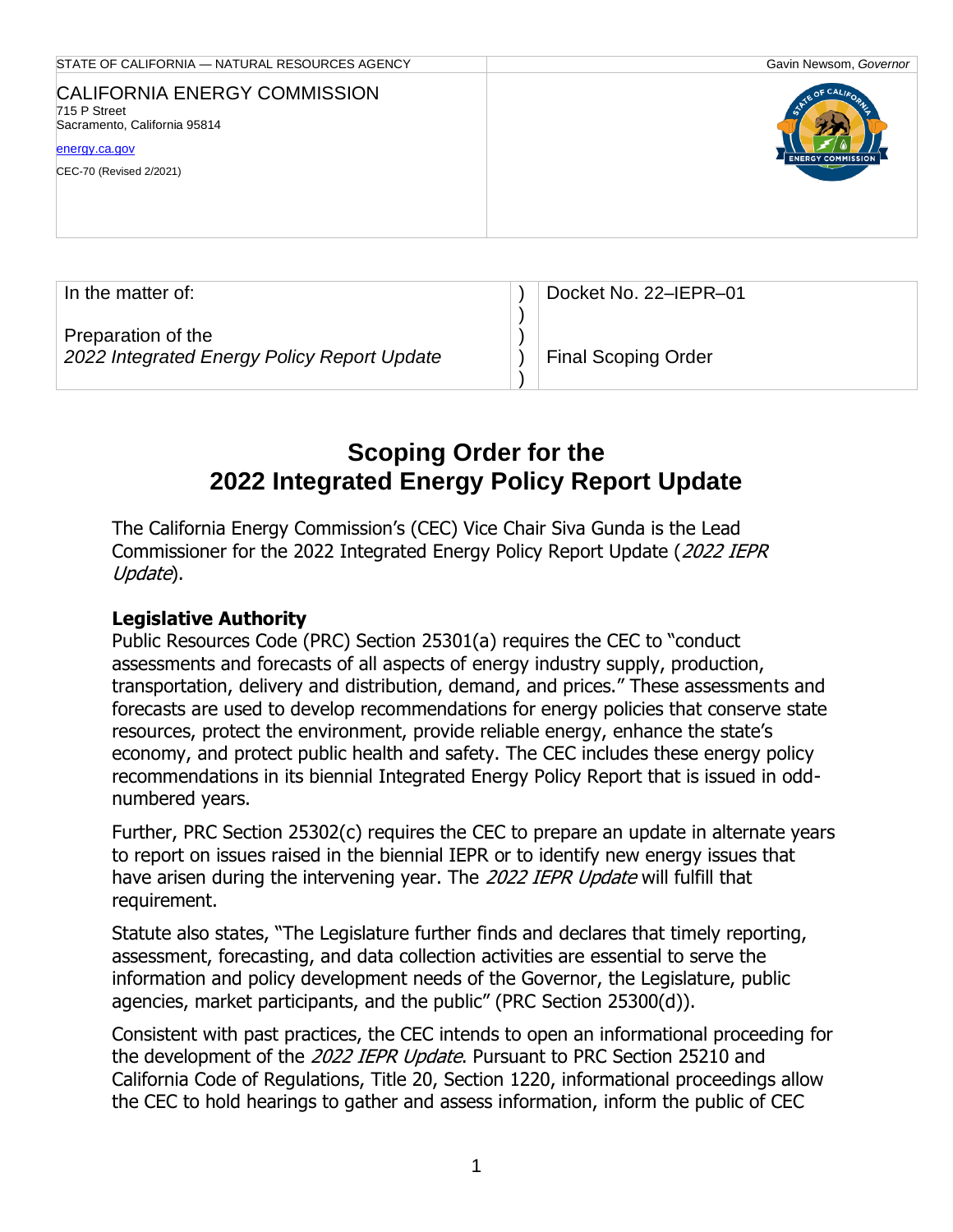actions, and obtain public comment and opinion to assist the CEC in formulating policies.

Further, PRC 25302(d) requires the CEC to consult with various entities in preparing the IEPR, including the: California Public Utilities Commission (CPUC), CPUC Public Advocates Office, California Air Resources Board (CARB), California Independent System Operator (California ISO), Department of Water Resources, Department of Transportation, and Department of Motor Vehicles, and any federal, state, and local agencies it deems necessary. The statute states that PRC 25302(e): "For the purpose of ensuring consistency in the underlying information that forms the foundation of energy policies and decisions affecting the state, those entities shall carry out their energyrelated duties and responsibilities based upon the information and analyses contained in the report." Additionally, the CEC will collaborate with federal and state agencies, local governments, and tribes to meet mutual decarbonization and energy equity goals.

## **Background**

California has enacted a suite of policies aimed at reducing the state's greenhouse gas (GHG) emissions, while maintaining energy reliability, affordability, and equity. Key legislative actions and executive orders (EOs) are listed below and build toward achieving an electricity system that is 100 percent zero carbon by 2045 and, more broadly, a statewide goal of carbon neutrality by 2045. These innovative policies, coupled with rapid market changes and the devastating effects of a changing climate, require creative and coordinated approaches to rapidly transform the state's energy system to support a clean energy future for all.

As the state decarbonizes its energy system, it must plan holistically across sectors, including buildings, industry, transportation, electric, gas, and agriculture, ensuring cost-effective, reliable, and equitable solutions that benefit all Californians. The CEC plays multiple roles in these planning efforts, including:

- Collecting and analyzing data and serving as the state's data repository.
- Providing regulatory decisions on building codes, appliance standards, and power plant siting.
- Investing in research development, demonstration, and market facilitation.
- Developing statewide modeling and planning tools and assumptions that serve as the backbone for energy policy development.
- Bringing together stakeholders to facilitate development of early-stage policy ideas and to advance established statewide goals.

The CEC has multiple goals for the 2022 IEPR Update. The CEC has endeavored to center equity in its activities but has not yet adopted a comprehensive framework to align the CEC's policies, programs, investments, and practices with equity and environmental justice at the forefront. The 2022 IEPR Update will help inform and develop such a framework to quide its future work. The 2022 IEPR Update will also help to establish a comprehensive California Planning Library, to serve as an umbrella to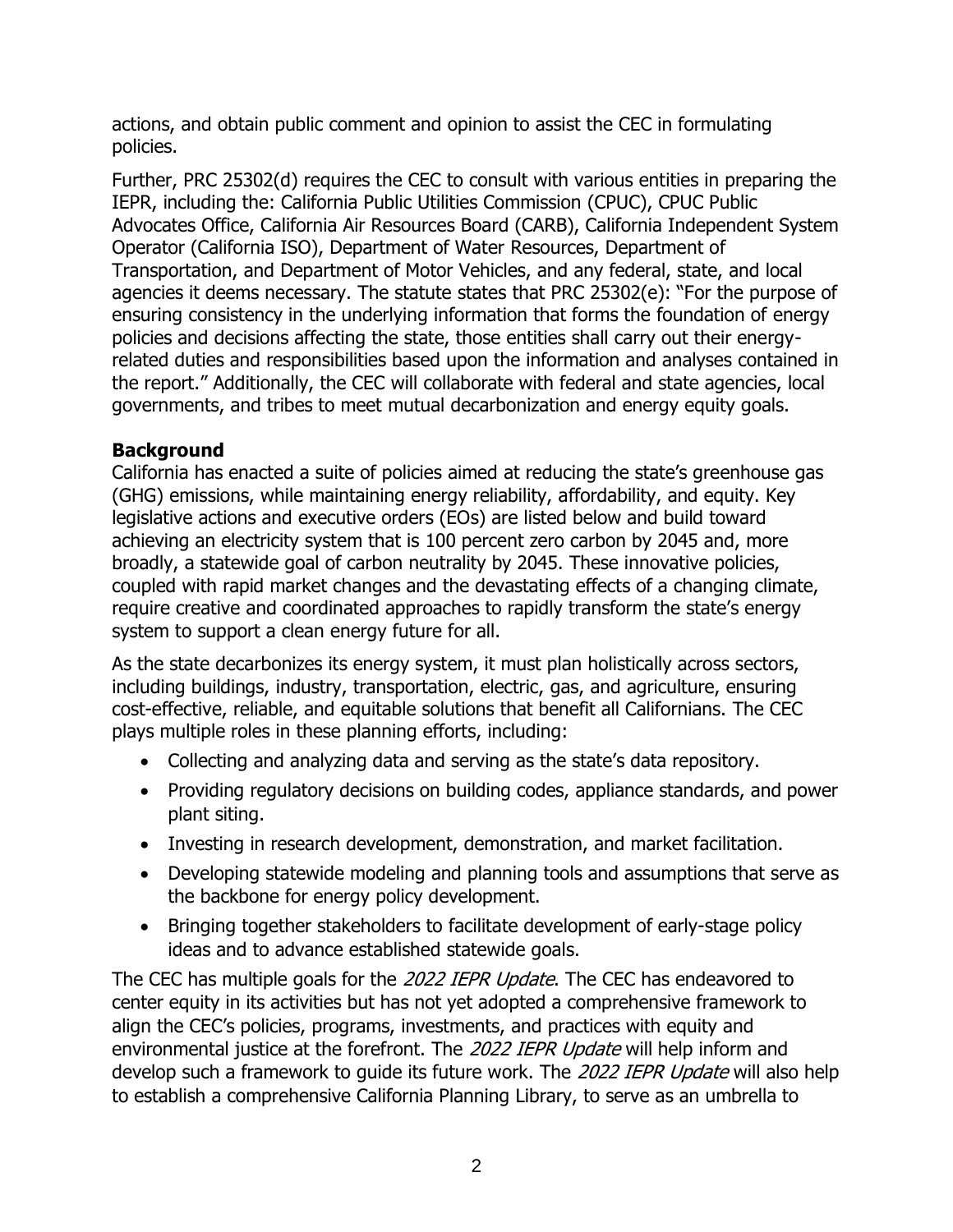coordinate across the multiple analytical resources, tools, and products that exist within the CEC's purview. Lastly, the 2022 IEPR Update will include analyses of emerging energy issues that the state is facing.

Previous comments received on IEPRs have indicated a preference for the reports to be more concise and to serve as a summary document. At the same time, other state energy agencies have expressed a need for analysis referenced in IEPRs to serve as thorough analysis on record that can be referenced to avoid duplicative work. Further still, there are often important issues that need attention and analysis that may not fit into the typical timeframe of a single IEPR. Because of these needs, the CEC intends to launch additional order instituting informational proceedings (OIIPs) in areas such as decarbonizing the gas system and distributed energy resources. These OIIPs will enable deep analyses that extend beyond an annual reporting period. The 2022 IEPR Update will incorporate updates from those proceedings at the time of publication, while allowing the proceedings to continue and inform future IEPRs. This 2022 IEPR Update will serve as a model for future IEPRs, compiling findings from existing and new proceedings.

## **Key Legislative Initiatives and Executive Orders**

The 2022 IEPR Update proceeding will build on the 2021 IEPR and reflect the many key policy initiatives that shape California's energy policies, including:

- Senate Bill (SB) 350 (De León, Chapter 547, Statutes of 2015), which directed the CEC to identify barriers to accessing the benefits of clean energy, including the barriers low-income customers face in accessing energy efficiency, weatherization, and photovoltaics; increased renewable procurement targets; and required a doubling of energy efficiency savings by 2030.
- SB 32 (Pavley, Chapter 249, Statutes of 2016) that set a statewide goal to reduce California's GHG emissions 40 percent below 1990 levels by 2030.
- Assembly Bill 197 (Garcia, Chapter 250, Statutes of 2016), which declared that the state's implementation of its climate change policies be transparent and equitable and directs CARB to achieve GHG emission reductions to protect the state's most impacted and disadvantaged communities.
- SB 100 (De León, Chapter 312, Statutes of 2018), which accelerated the state's renewables goal to 60 percent by 2030 and put into law the state's commitment to 100 percent renewable and a zero-carbon electricity system by 2045.
- EO B-30-15 that established a statewide GHG reduction target of 40 percent below 1990 levels by 2030 and prioritizes climate adaptation including, including protecting the state's most vulnerable populations.
- EO B-55-18 that established a statewide goal to achieve carbon neutrality by 2045.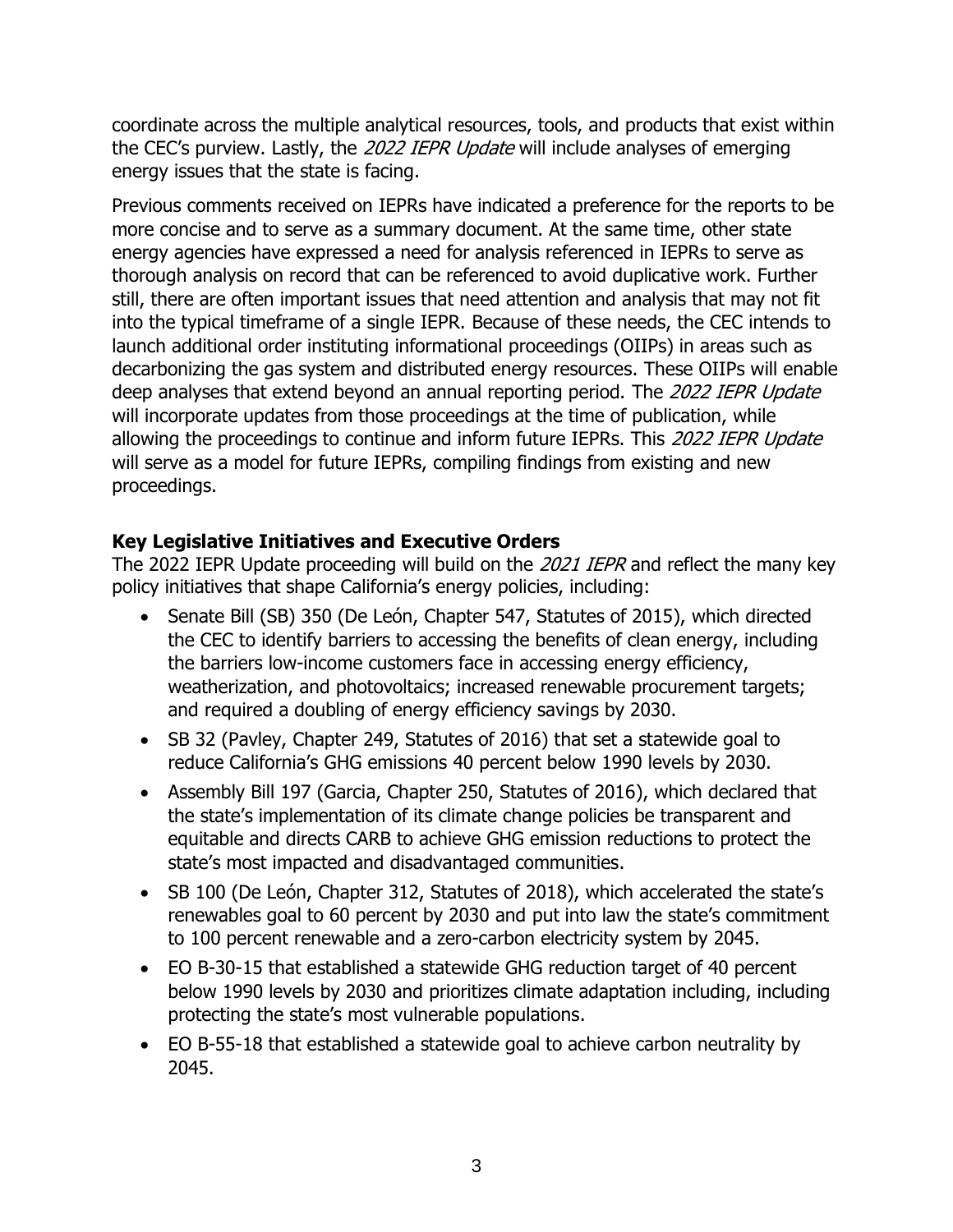#### **Scope of the 2022 IEPR Update**

The 2022 IEPR Update will continue and build on previous analyses of the state's efforts to decarbonize California's energy system while ensuring that the benefits are equitably distributed. The 2022 IEPR Update will address three major topics as described below:

- 1) Establishing a Framework to Center Equity and Environmental Justice Throughout CEC Efforts and Revisiting the Energy Equity Indicators
- 2) Creating a California Planning Library
- 3) Addressing Emerging Topics

The 2022 IEPR Update will serve as a model for IEPRs going forward by incorporating the results and analyses developed in multi-year in-depth CEC proceedings and investigations into a short summary format. This will allow CEC staff, and the stakeholders they engage, to conduct in-depth analysis on important topics advanced under active CEC OIIPs and other proceedings, to coordinate the delivery of analyses and reports to support the state's other energy and environmental agencies, and to summarize findings from those efforts to be included in the 2022 IEPR Update and future IEPRs.

#### **1. Establishing a Framework to Center Equity and Environmental Justice Throughout CEC Efforts**

Aligned with the state's commitment to a "California for All" agenda and as part of the CEC's current comprehensive effort called the Inclusion Diversity Equity and Access (IDEA) Initiative, the CEC will establish an Equity and Environmental Justice Framework to guide CEC activities. The IDEA Initiative focuses internally to improve the workplace and externally to improve programs. This framework will help the CEC continue to contribute to remove barriers and increase opportunities for all Californians to live with dignity and achieve prosperity regardless of race, income, or location. A framework will provide:

- Guidance for CEC leadership, divisions, and offices on how to prioritize equity and environmental justice in tribal and stakeholder engagement, regulatory decision-making, program development and implementation, investment decisions, policy analysis, and other practices.
- Baseline definitions for terms used by the CEC, including energy equity and the processes to be employed, along with benefits, non-energy considerations, and social costs.
- Recommendations for an outreach and engagement approach, improvements for existing efforts, and ways to create an action plan for future activities.

The Framework will be accompanied by an assessment mechanism and action plan. The assessment mechanism will enable the CEC to help ensure our work is being completed with an equity and environmental justice lens. The CEC will create an action plan after learning more from the assessment.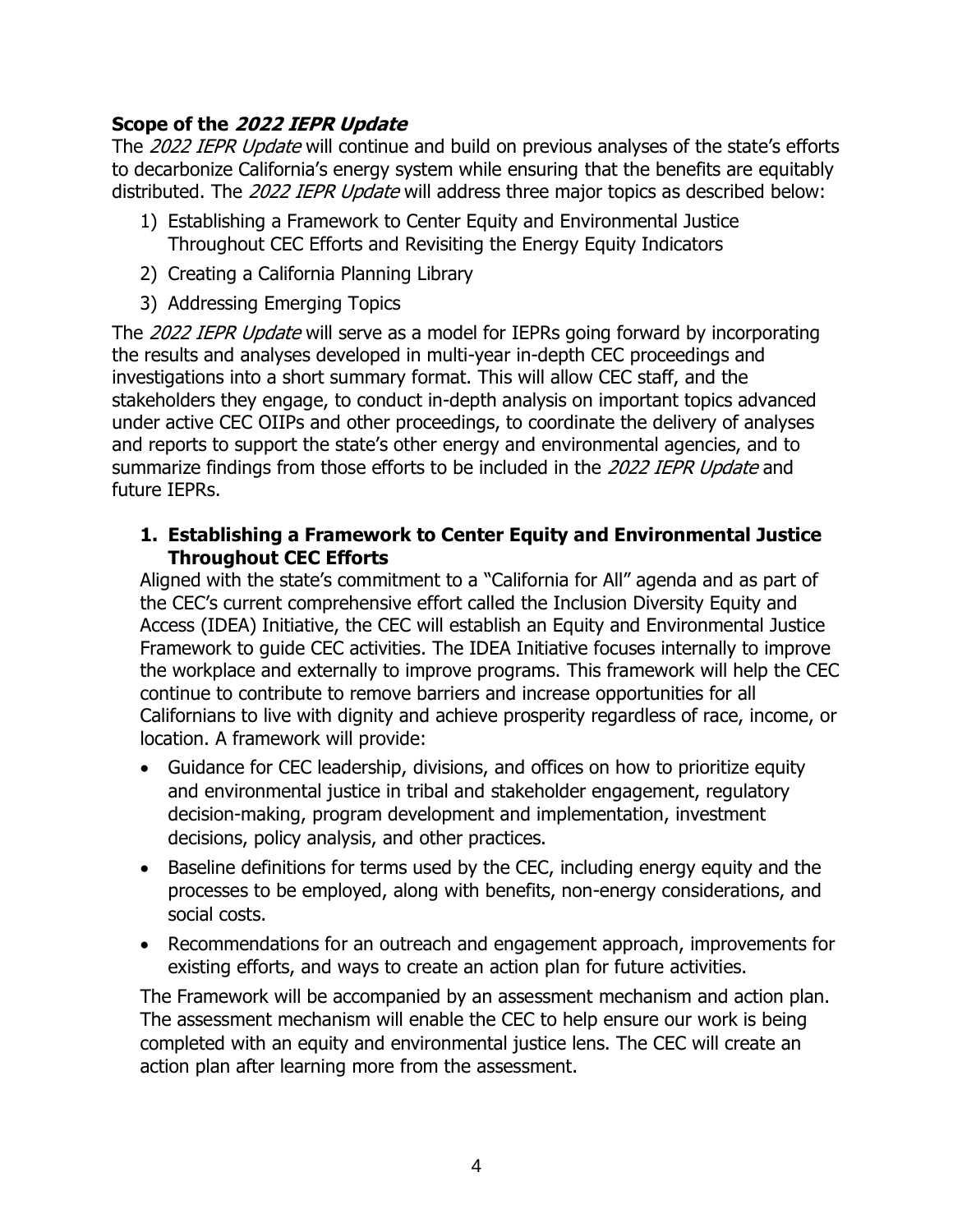The CEC will also revisit the Energy Equity Indicators, a tool developed in response to recommendations from the **SB 350 Barriers Study**, (https://www.energy.ca.gov/rulesand-regulations/energy-suppliers-reporting/clean-energy-and-pollution-reduction-act-sb-350/sb) to help identify opportunities to improve access to clean energy technologies for low-income customers and disadvantaged communities, increase clean energy investment in those communities, and improve community resilience to grid outages and extreme event. The CEC will revisit the Energy Equity Indicators to determine whether the indicators should be updated, reimagined, or kept the same.

## **2. Creating a California Planning Library**

CEC analytical products serve as critical tools for state agencies and energy system stakeholders as they plan investments and make legislative and regulatory decisions. In the IEPR 2022 Update, the CEC will consolidate, integrate, and enhance the following analytical products into a California Planning Library:

- Energy demand forecasts and scenarios, including:
	- $\circ$  Updated end-user electricity, gas, and transportation fuel demand forecasts to 2035.
	- o Energy demand scenarios to assess long-term (to 2050) decarbonization policy impacts on electricity and gas demand. These scenarios will support future SB 100 analyses as well as inform policy driven procurement and investment decisions.
- Reliability assessments
- Land-use screens
- Other analytical resources, including those developed under active CEC OIIPs and other proceedings.

## **3. Addressing Emerging Topics**

This section of the IEPR will be used to provide situational awareness and identify possible policy questions of interest in emerging topics that have not been adequately discussed in recent IEPRs or other CEC proceedings. Topics include:

- Role for hydrogen in California's clean energy future.
- Evolving regional energy markets.

The Lead Commissioner may also add topics as they arise during the year.

## **2022 IEPR Update Schedule**

The Lead Commissioner directs the CEC staff to use the following general schedule. As workshop topics and dates are finalized, the CEC will post notices on its website and notify stakeholders at least 10 days in advance of each workshop date. The schedule will be posted and regularly updated at [https://www.energy.ca.gov/data](https://www.energy.ca.gov/data-reports/reports/integrated-energy-policy-report/2022-integrated-energy-policy-report-update-0)[reports/reports/integrated-energy-policy-report/2022-integrated-energy-policy-report](https://www.energy.ca.gov/data-reports/reports/integrated-energy-policy-report/2022-integrated-energy-policy-report-update-0)[update-0](https://www.energy.ca.gov/data-reports/reports/integrated-energy-policy-report/2022-integrated-energy-policy-report-update-0)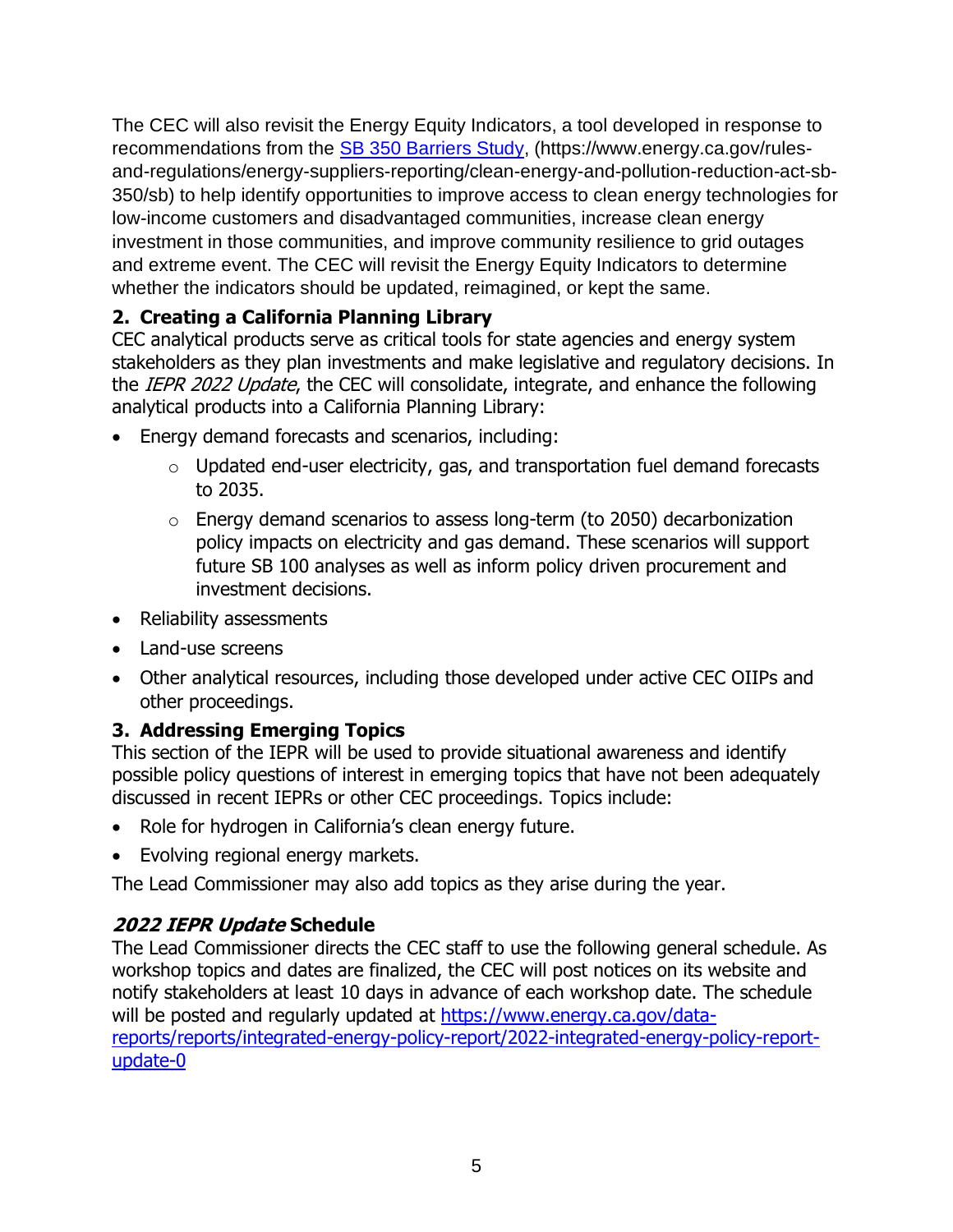| <b>Task/Event</b>                                                            | Date(s)                    |
|------------------------------------------------------------------------------|----------------------------|
| Final Scoping Order released                                                 | April 2022                 |
| Public workshops on specific topics                                          | April 2022 - December 2022 |
| Adopt order instituting informational proceeding<br>for the 2022 IEPR Update | April 2022                 |
| Release Draft 2022 IEPR Update                                               | October 2022               |
| Release Final 2022 IEPR Update                                               | January 2023               |
| Adopt 2022 IEPR Update                                                       | February 2023              |

## **Participation in the Integrated Energy Policy Report Proceeding**

Policy recommendations contained in the 2022 IEPR Update will be based on the record developed during the proceeding, including data and technical analyses by the staff and stakeholders. Analysis and information developed in other proceedings at the CEC and by other agencies will be incorporated as appropriate. Participants should use the IEPR docket number 22–IEPR–01 and associated dockets when submitting information for the Lead Commissioner's consideration which are as follows:

- 22-IEPR-01 General/Scope
- 22-IEPR-02 California Planning Library
- 22-IEPR-03 Electricity Forecast
- 22-IEPR-04 Equity

The Lead Commissioner encourages the active participation of all interested and affected participants because public input is essential to ensure a complete and thorough record. As in previous proceedings, the Lead Commissioner recognizes that close coordination with federal, state, local, and other agencies is critical to identifying and addressing energy infrastructure and related environmental challenges. The Lead Commissioner directs staff to continue working with these agencies to ensure their participation in this proceeding.

## **Contacts**

The CEC's Public Advisor provides the public with assistance in participating in CEC proceedings. To request interpreting services or other reasonable modification and accommodations, call (916) 957–7910 or email at [publicadvisor@energy.ca.gov.](mailto:publicadvisor@energy.ca.gov)The CEC will work diligently to meet all requests based on the availability of the service or resource requested.

**Direct media inquiries** to **mediaoffice@energy.ca.gov** or (916) 654–4989.

**Direct technical subject inquiries** to Heather Raitt, Assistant Executive Director for Policy Development, at (916) 628–2355 or by email at [heather.raitt@energy.ca.gov.](mailto:heather.raitt@energy.ca.gov)